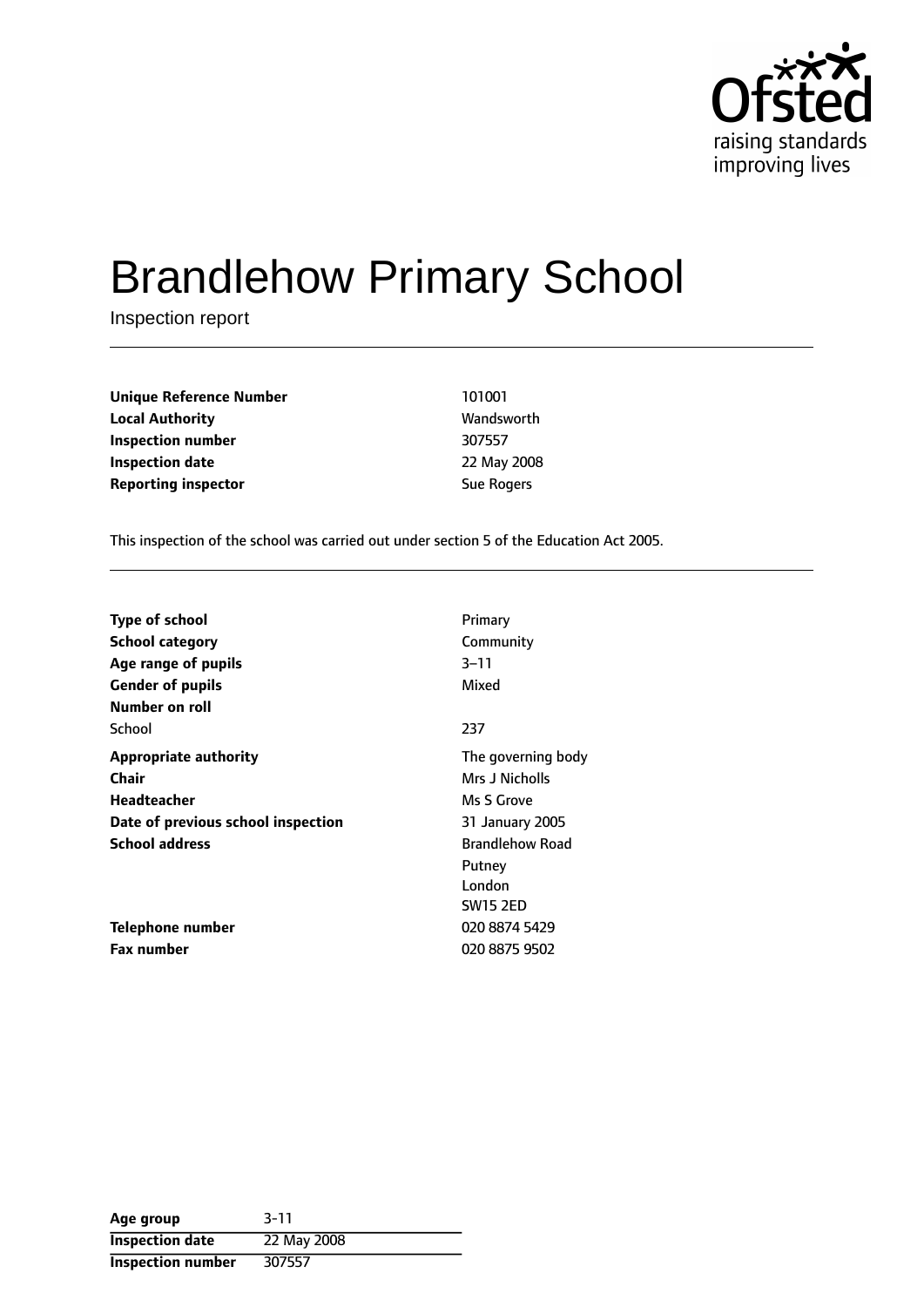.

© Crown copyright 2008

#### Website: www.ofsted.gov.uk

This document may be reproduced in whole or in part for non-commercial educational purposes, provided that the information quoted is reproduced without adaptation and the source and date of publication are stated.

Further copies of this report are obtainable from the school. Under the Education Act 2005, the school must provide a copy of this report free of charge to certain categories of people. A charge not exceeding the full cost of reproduction may be made for any other copies supplied.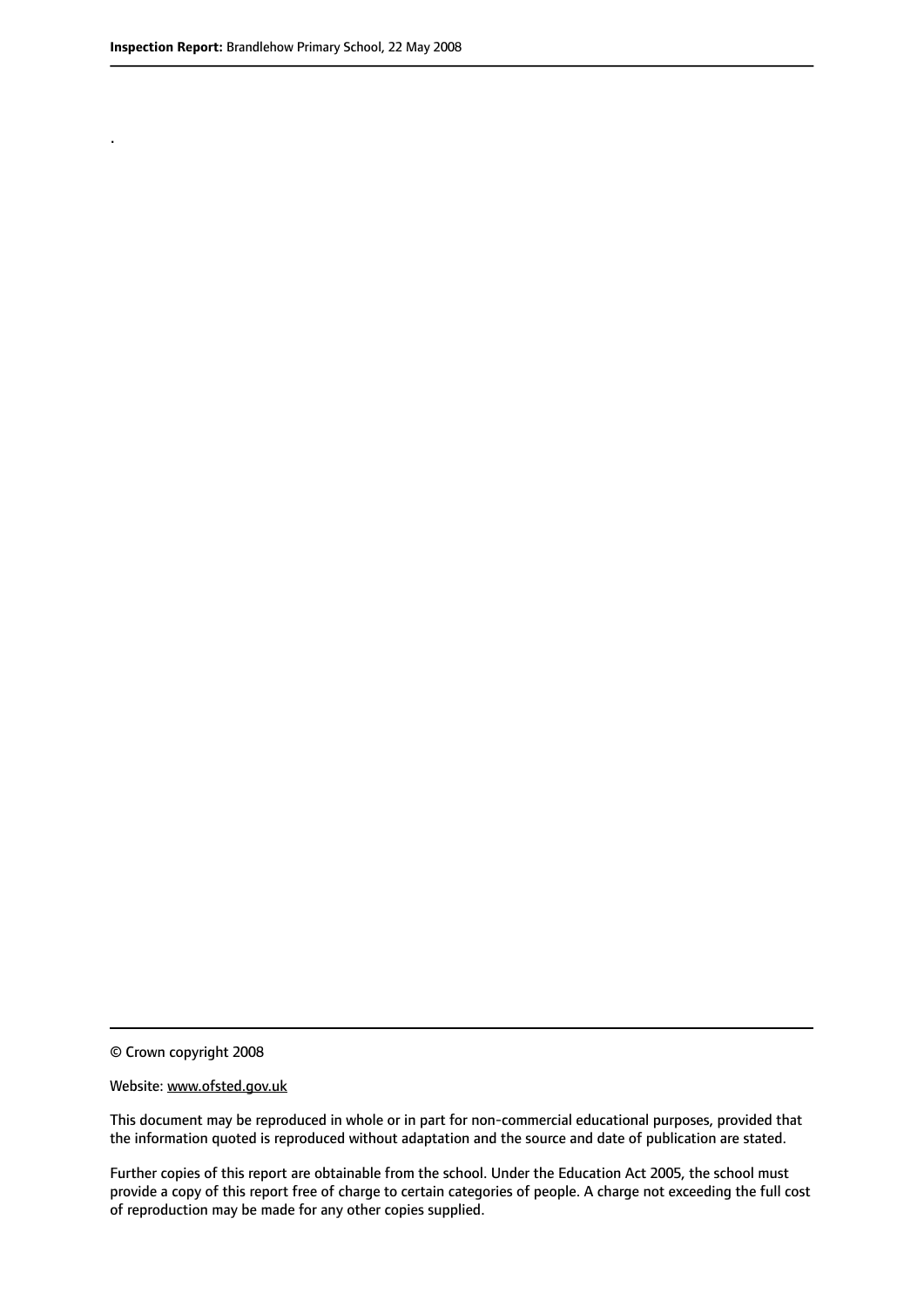# **Introduction**

The inspection was carried out by an Additional Inspector. The inspector evaluated the overall effectiveness of the school and investigated the following areas.

- The quality of teaching and learning, and improvements since the last inspection.
- The impact of improvement work done by leaders, especially in English and mathematics.
- The quality of pupils' personal development and the school's provision for their care, quidance and support.

Evidence was gathered from lesson observations, examination of pupils' work, and school documents, parents' responses to questionnaires and discussions with pupils, governors and staff. Other aspects of the school's work were not investigated in detail, but the inspector found no evidence to suggest that the school's own assessments, as given in itsself-evaluation, were not justified, and these have been included where appropriate in this report.

## **Description of the school**

Brandlehow is an average sized school. The proportion of pupils who require extra support with their lessons is similar to those found in most schools. About half of these pupils need extra support with literacy. The number of pupils of minority ethnic backgrounds is higher than is usual, as is the proportion of pupils who do not speak English at home. The percentage of pupils who take free school meals is lower than average. The school holds the Sports Activemark and has won the Eco Award three times since 1997.

## **Key for inspection grades**

| Grade 1 | Outstanding  |
|---------|--------------|
| Grade 2 | Good         |
| Grade 3 | Satisfactory |
| Grade 4 | Inadequate   |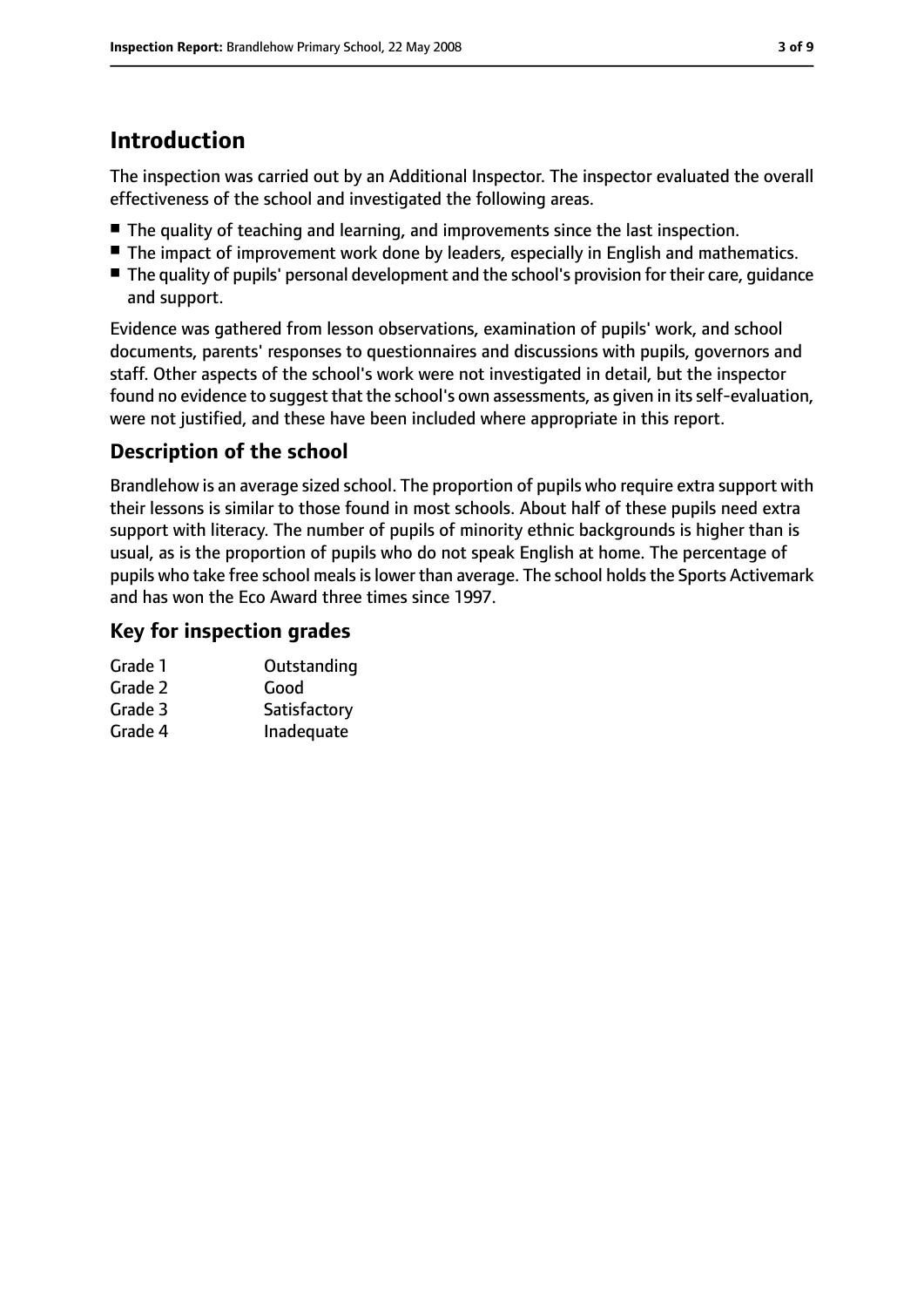## **Overall effectiveness of the school**

#### **Grade: 2**

Brandlehow is a good school. The pupils make good progress with their work and their personal development is outstanding. This is because they enjoy school immensely. One pupil typically remarked, 'The school is perfect. I wouldn't change anything'.

Learners are eager to come to school and make good progress because the teaching is good and the curriculum is outstanding. Pupils participate in an excellent range of outings and clubs, all carefully planned to extend learning. In addition, there are several interesting themed whole school activities, such as science week. Teaching is lively and good pupil tracking ensures that lessons are generally well-designed to ensure that the needs of all groups of learners are met. As a result, those who struggle with literacy or do not speak English when they arrive at the school progress well. They are effectively supported by well-deployed and skilful teaching assistants. Teachers mark pupils' work conscientiously and give pupils information about the next steps in their learning. However, this practice is still developing. Similarly, pupils are given termly targets for improvement, but these are not consistently referred to.

Children enter the school with skills and knowledge that are better than would usually be expected of three and four-year-olds. By the time they left Year 6 in 2007, national tests results show that pupils achieved exceptionally high standards. Pupils in the current Year 6 are also on track to achieve very well. They are doing particularly well in English because of excellent teaching that is consistently effective throughout the school. Progress in mathematics has been more uneven in the past. Learners now make good progress in mathematics, and attain well above average standards by the time they reach Year 6. However, there are still some groups in Key Stage 2 classes, who are not doing as well in mathematics as they are in English. The school recognises this and has been working hard to make the assessment in this subject more secure, so that areas for development can be identified accurately.

Relationships throughout the school are excellent. Consequently, parents and pupils are confident that pupils' care is outstanding. Pupils say that there is always someone they can talk to if they have problem and that they feel very safe. They also comment that the school's work on anti- bullying has eradicated the little bullying that used to occur. Behaviour is outstanding, due to excellent management by the staff. Pupils are polite, confident and work well together. Spirituality is very well developed. For instance, there was an excellent, moving, atmosphere in assembly when the school's gospel choir were performing. As a result, pupils' spiritual, moral social and cultural education is outstanding. Pupils contribute to the community at all levels. The school council is influential in improving school facilities and pupils work hard in their gardens and in finding other ways to support the environment. They have also developed their own enterprise project 'Combat Hunger' to raise money for the starving in other countries. Pupils' health education is outstanding, as is evidenced by the number of sports clubs in which pupils' participate and by the schools' Activemark. The school's high standards mean that learners are well prepared for the next stages in their education.

The vast majority of parents are very happy with their children's progress and they have many good things to say. A representative comment went, 'We recommend Brandlehow to anyone who is looking for a school'. The school has worked very hard this year to improve communication, responding thoughtfully to a survey carried out by parents. However, a significant minority of parents are of the opinion that communication about the content of pupils' learning and their progress is not yet good enough.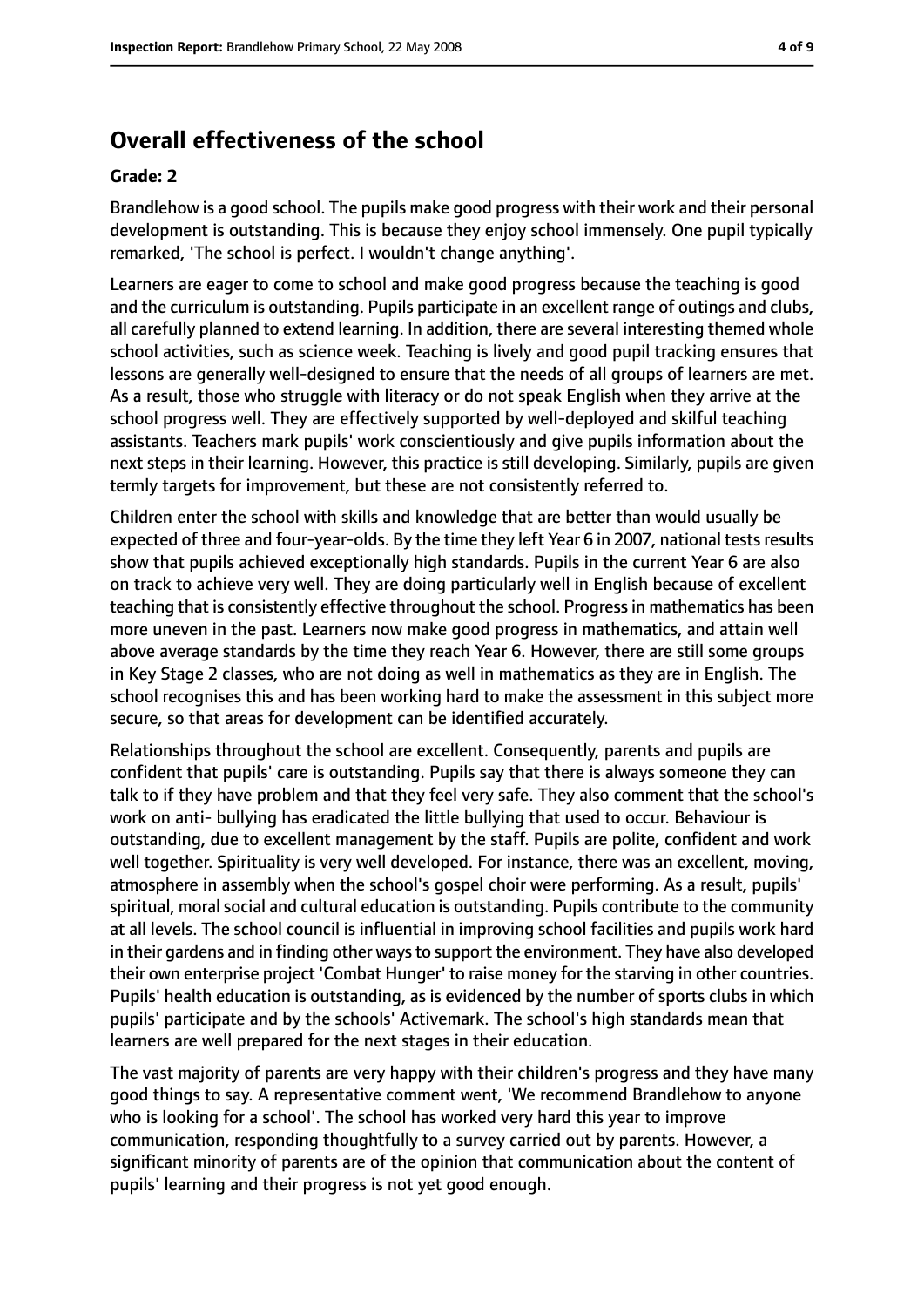The headteacher is exceptionally well organised. She works very well with her deputy head, who is also very effective. They have built a strong management team. They understand where and how the school still needs to develop and they work very well in partnership with others schools and organisations. However, most senior and middle managers are relatively new in post and they are still developing in their ability to manage their areas and subjects. The governing body are effective in their ability to challenge and support the school. The school has improved well since its last inspection and standards are on an upward trend. Consequently, the school has a good capacity to improve still further.

## **Effectiveness of the Foundation Stage**

#### **Grade: 1**

Children get off to an exceptionally good start in the Nursery and Reception classes. Facilities are excellent and the children can choose from a wide range of interesting activities. The teachers have very high expectations and tasks are carefully designed to offer optimum challenge. For example, children were seen developing several areas of their learning simultaneously by discussing and painting pictures to show who they wanted to be when they grew up. Children settle in very quickly because they enjoy their learning. Excellent management results in very good assessment and record keeping. These records show that children are working at levels that are well above those expected for their age in all their areas of learning by the time they enter Year 1.

## **What the school should do to improve further**

- Ensure that pupils know precisely what they have to do to improve.
- Improve standards in mathematics so that they are as high as standards in English.
- Find out specifically what parents would find helpful to inform them about their children's progress and performance.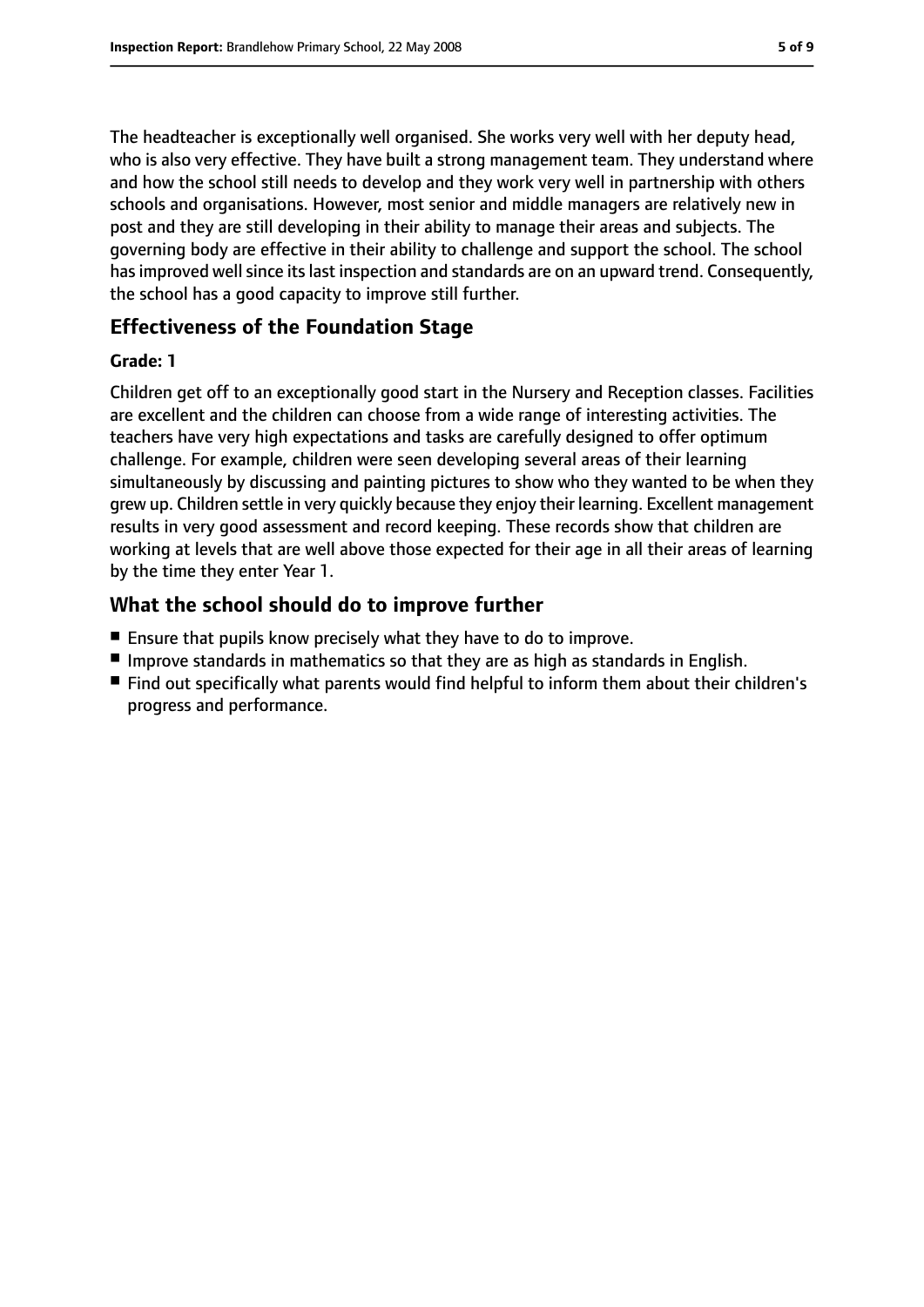**Any complaints about the inspection or the report should be made following the procedures set out in the guidance 'Complaints about school inspection', which is available from Ofsted's website: www.ofsted.gov.uk.**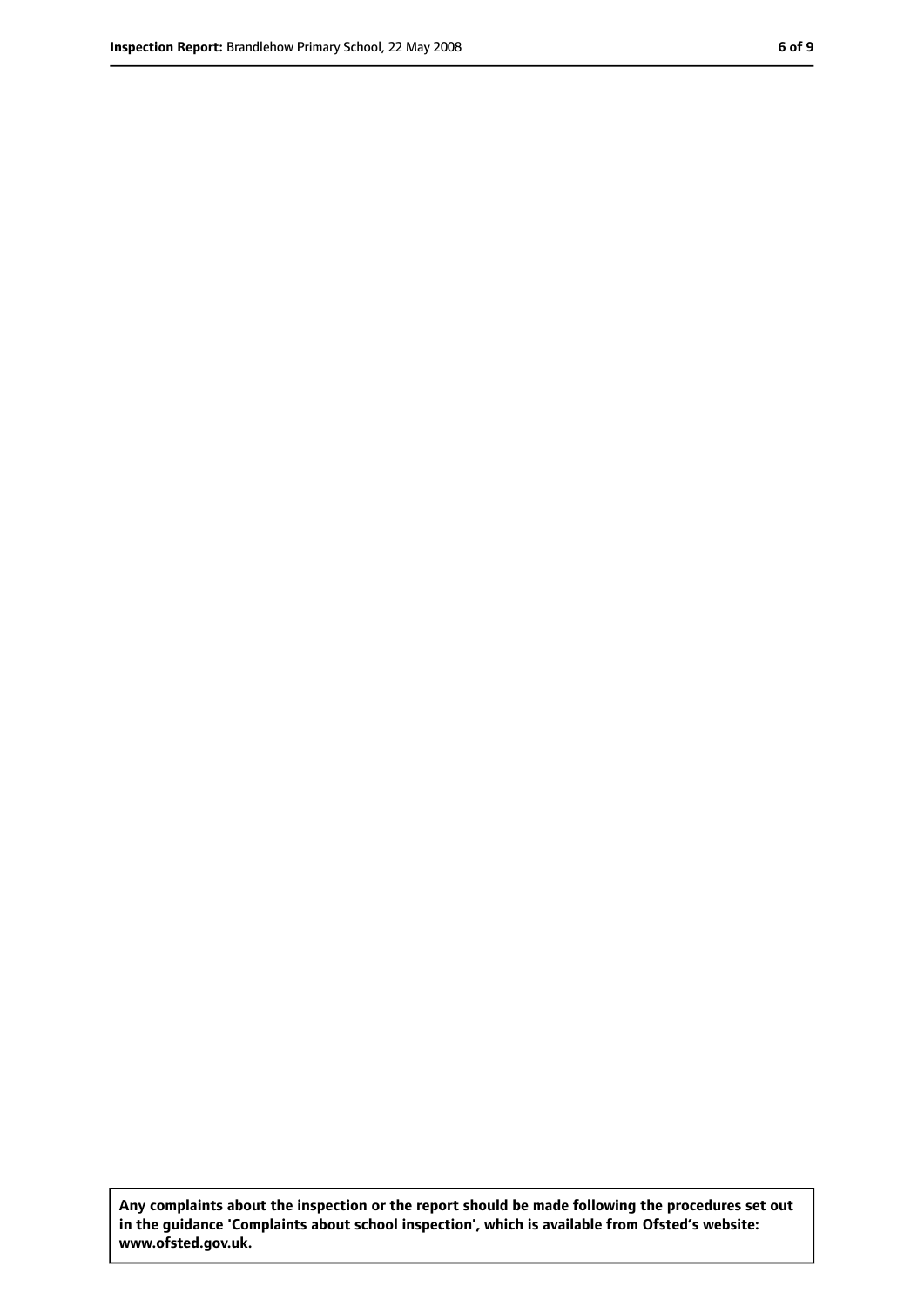#### **Annex A**

# **Inspection judgements**

| $^{\backprime}$ Key to judgements: grade 1 is outstanding, grade 2 good, grade 3 satisfactory, and | <b>School</b>  |
|----------------------------------------------------------------------------------------------------|----------------|
| arade 4 inadequate                                                                                 | <b>Overall</b> |

## **Overall effectiveness**

| How effective, efficient and inclusive is the provision of education, integrated<br>care and any extended services in meeting the needs of learners? |     |
|------------------------------------------------------------------------------------------------------------------------------------------------------|-----|
| Effective steps have been taken to promote improvement since the last<br>inspection                                                                  | Yes |
| How well does the school work in partnership with others to promote learners'<br>well-being?                                                         |     |
| The effectiveness of the Foundation Stage                                                                                                            |     |
| The capacity to make any necessary improvements                                                                                                      |     |

### **Achievement and standards**

| How well do learners achieve?                                                                               |  |
|-------------------------------------------------------------------------------------------------------------|--|
| The standards <sup>1</sup> reached by learners                                                              |  |
| How well learners make progress, taking account of any significant variations between<br>groups of learners |  |
| How well learners with learning difficulties and disabilities make progress                                 |  |

## **Personal development and well-being**

| How good is the overall personal development and well-being of the<br>learners?                                  |  |
|------------------------------------------------------------------------------------------------------------------|--|
| The extent of learners' spiritual, moral, social and cultural development                                        |  |
| The extent to which learners adopt healthy lifestyles                                                            |  |
| The extent to which learners adopt safe practices                                                                |  |
| How well learners enjoy their education                                                                          |  |
| The attendance of learners                                                                                       |  |
| The behaviour of learners                                                                                        |  |
| The extent to which learners make a positive contribution to the community                                       |  |
| How well learners develop workplace and other skills that will contribute to<br>their future economic well-being |  |

## **The quality of provision**

| How effective are teaching and learning in meeting the full range of the<br>learners' needs?          |  |
|-------------------------------------------------------------------------------------------------------|--|
| How well do the curriculum and other activities meet the range of needs<br>and interests of learners? |  |
| How well are learners cared for, guided and supported?                                                |  |

 $^1$  Grade 1 - Exceptionally and consistently high; Grade 2 - Generally above average with none significantly below average; Grade 3 - Broadly average to below average; Grade 4 - Exceptionally low.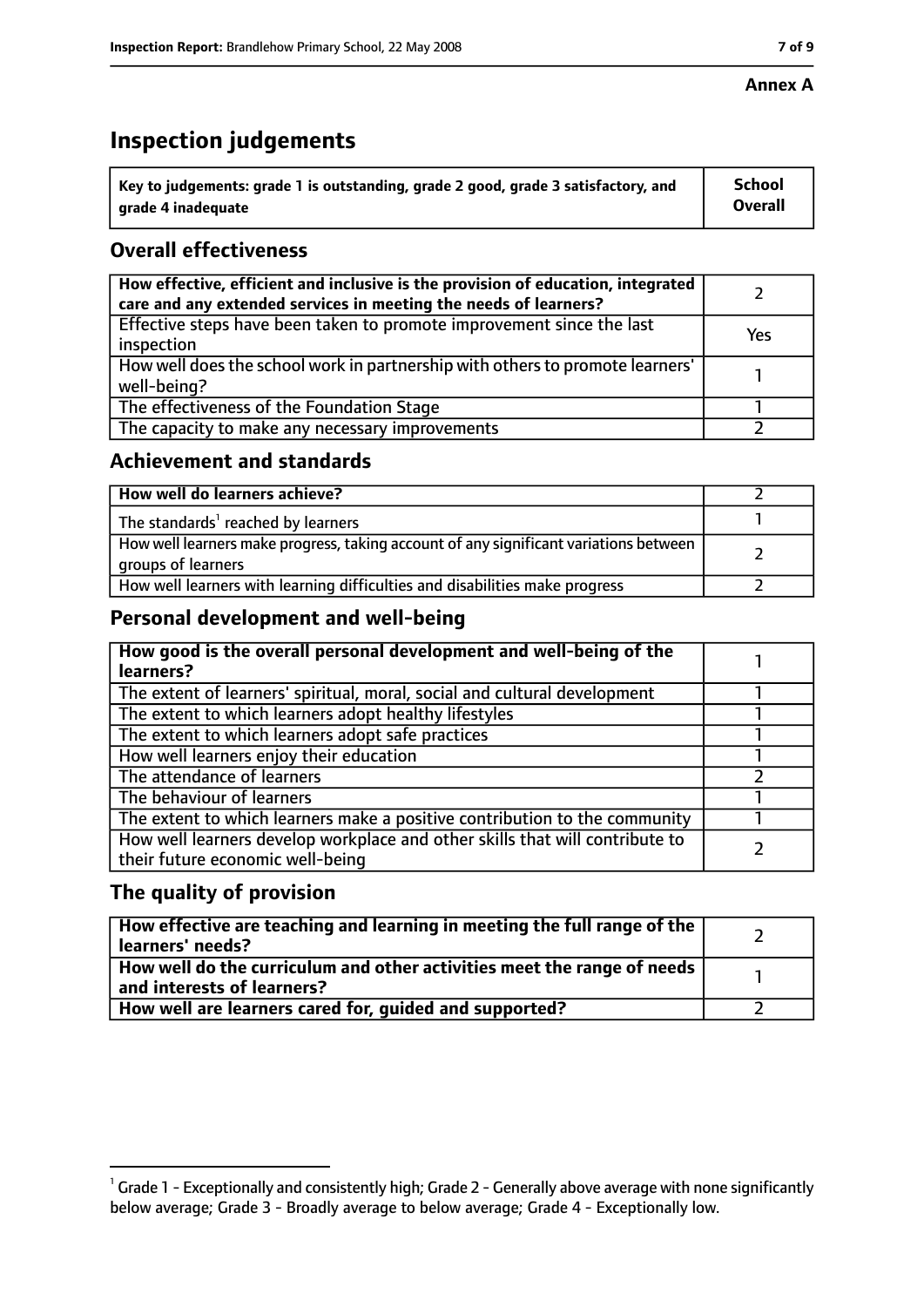# **Leadership and management**

| How effective are leadership and management in raising achievement<br>and supporting all learners?                                              |     |
|-------------------------------------------------------------------------------------------------------------------------------------------------|-----|
| How effectively leaders and managers at all levels set clear direction leading<br>to improvement and promote high quality of care and education |     |
| How effectively leaders and managers use challenging targets to raise standards                                                                 |     |
| The effectiveness of the school's self-evaluation                                                                                               |     |
| How well equality of opportunity is promoted and discrimination tackled so<br>that all learners achieve as well as they can                     |     |
| How effectively and efficiently resources, including staff, are deployed to<br>achieve value for money                                          |     |
| The extent to which governors and other supervisory boards discharge their<br>responsibilities                                                  | 7   |
| Do procedures for safequarding learners meet current government<br>requirements?                                                                | Yes |
| Does this school require special measures?                                                                                                      | No  |
| Does this school require a notice to improve?                                                                                                   | No  |